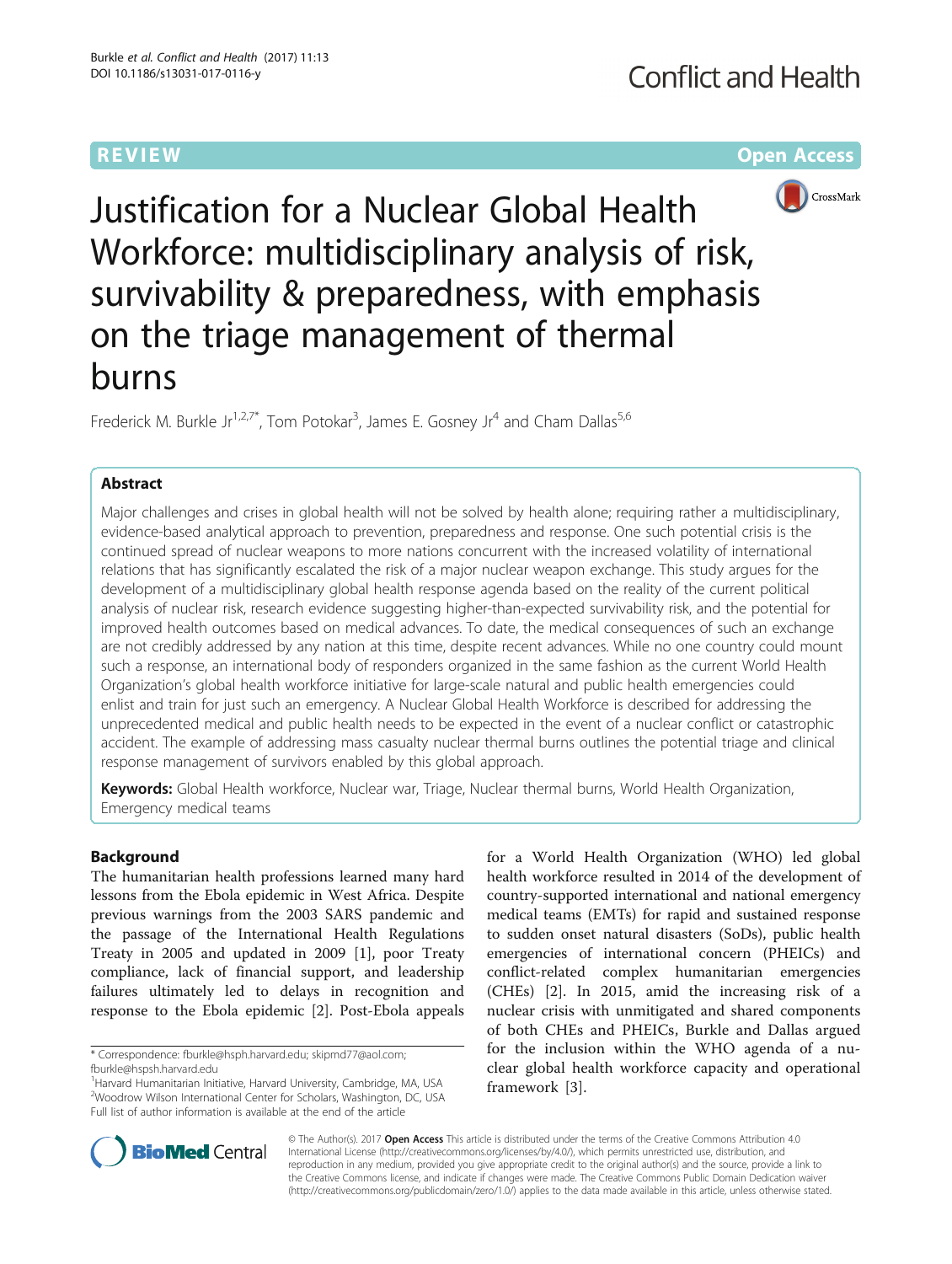This study, based on current multidisciplinary analysis of geopolitical risk, scientific nuclear survivability research, and medical advances in both triage management and the acute and chronic care of nuclear thermal burns, as one clinical example, argues that life-saving opportunities are possible if rapidly deployed, justifying the development of a multidisciplinary nuclear global health workforce.

# Analysis of risk of nuclear war

As writers and watchdogs on nuclear risks and the health outcomes of nuclear war, we are worried. From a scientist's standpoint, general ignorance of the medical and public health realities of nuclear tragedies has never been at such a dangerously high level. Since the 1980s and the Chernobyl disaster, at least 7 individual nuclear accidents including the Fukushima Daichi tragedy and Russian K-84 submarine accident have occurred. The breakup of the former Soviet Union led to less security over fissile materials and the "undetected smuggling of weapons-usable nuclear material or how much was diverted or stolen since" that may support global terrorism groups with the stated aim to utilize this technology [[4\]](#page-7-0). The current "conventional wisdom is that a dirty bomb is far more likely than a conventional bomb" [\[5](#page-7-0)].

Rather than moving toward a "nuclear free world" the U.S. finds itself embarking on a \$1 trillion nuclear weapons "modernization program" to counter increasing Russian provocations [\[6\]](#page-7-0). Every other nuclear power worldwide has either increased the size of their arsenal or modernized it [\[3](#page-7-0)]. While there has been an overall decline in the number of nuclear weapons worldwide, the steady expansion of nuclear stockpiles to more national states (including highly aggressive and arguably unstable ones), the continuous modernization of arsenals and a concurrent decline in regional stability, especially in the South Asian subcontinent, provides an increasingly dangerous flashpoint for nuclear war. The total number of nuclear weapons reached a peak in the 1980s, more countries now possess them. Risks of a nuclear tragedy are significantly building despite vigorous attempts at slowing proliferation.

India and Pakistan fought four wars over the four decades preceding their acquisition of nuclear weapons. The religious animosity is deep-seated, having lasted for over a thousand years. Today, while both nations have over a hundred nuclear weapons, all of them in the Hiroshima size range (15-20 kT yield), they are in the process of rapidly proliferating nuclear stockpiles. Pakistan is adding 20 weapons per year, the fastest numerical level of proliferation worldwide while India is poised to achieving thermonuclear weapons (>100 kT yield). Others regard Pakistan's 2015 plan to deploy tactical short-range, low yield nuclear weapons (Less than 5 kT) as "problematic and risky" arguing that such weapons "lower the threshold for nuclear weapon use" [\[7\]](#page-7-0). This argument

began in the new Century with the suggestion that these "low yield" weapons could be used in conventional conflicts, blurring the distinction between nuclear and conventional war [[8\]](#page-7-0). Critics claim that "what smaller does is to make the weapon more thinkable" [\[9\]](#page-7-0).

In addition to the intense rivalry with Pakistan, India also perceives a growing threat from dramatic increases in the military stature of China. This is further exacerbated by the highly publicized nuclear activities by Iran, which after IAEA-documented research efforts in nuclear weapon development, today Iran has the capability to develop a nuclear weapon [\[10](#page-7-0)]. Therefore, there exists a rapid and accelerating nuclear proliferation in the South Asian subcontinent where neither India nor Pakistan has signed the Comprehensive Nuclear Test Ban Treaty. Analysts worldwide are concerned for the stability of the Pakistani nuclear arsenal fuelled by growing tensions between its military and civilian leadership, tribal and radical Islamic warfare and the acknowledged presence of the followers of these groups in the Pakistan government [[11\]](#page-8-0). The increasingly violent warfare between Sunni and Shiite Islamic forces in the Middle East and South Asia has led to anxiety over acquisition of nuclear weapons by wealthy and influential Sunni Saudi Arabia from Sunni Pakistan to counter the pursuit of nuclear weapons capability by Shiite Iran.

Beside the Cold War Northern hemisphere build up the steady increase in number and weapon size of South Asian nuclear arsenals in this crowded corner of the planet is otherwise unprecedented. Globally, "modernization" still refers to nuclear proliferation and it is now worldwide. An unnamed official from the Obama administration explained, "Why is it that we're trying to prevent the Pakistani government from collapsing? Because we fundamentally believe that we cannot afford a country with 80-100 nuclear weapons becoming the Congo…there is a sense that other places in the world can go to hell, but not this one" [\[12](#page-8-0)].

Emerging conditions that mimic Cold War mindsets should make us increasingly wary. Russia's military exercises and explicit threats against other countries and especially their vigorous nuclear modernization program reflects their conviction that strategic nuclear forces are indispensible for security and status as a great power [\[9](#page-7-0)]. Today, nuclear weapons and what they symbolically represent varies significantly from the regional power rivalries of the past. Most worrisome are that the possession of advanced nuclear weaponry, once steadfastly controlled by arguably rational regimes, has taken on more religious significance in countries where they are worshipped both as a national strength and as a right, or as a "currency of power to which many countries still aspire." How such religious fervor might influence and justify their use has not been adequately researched, but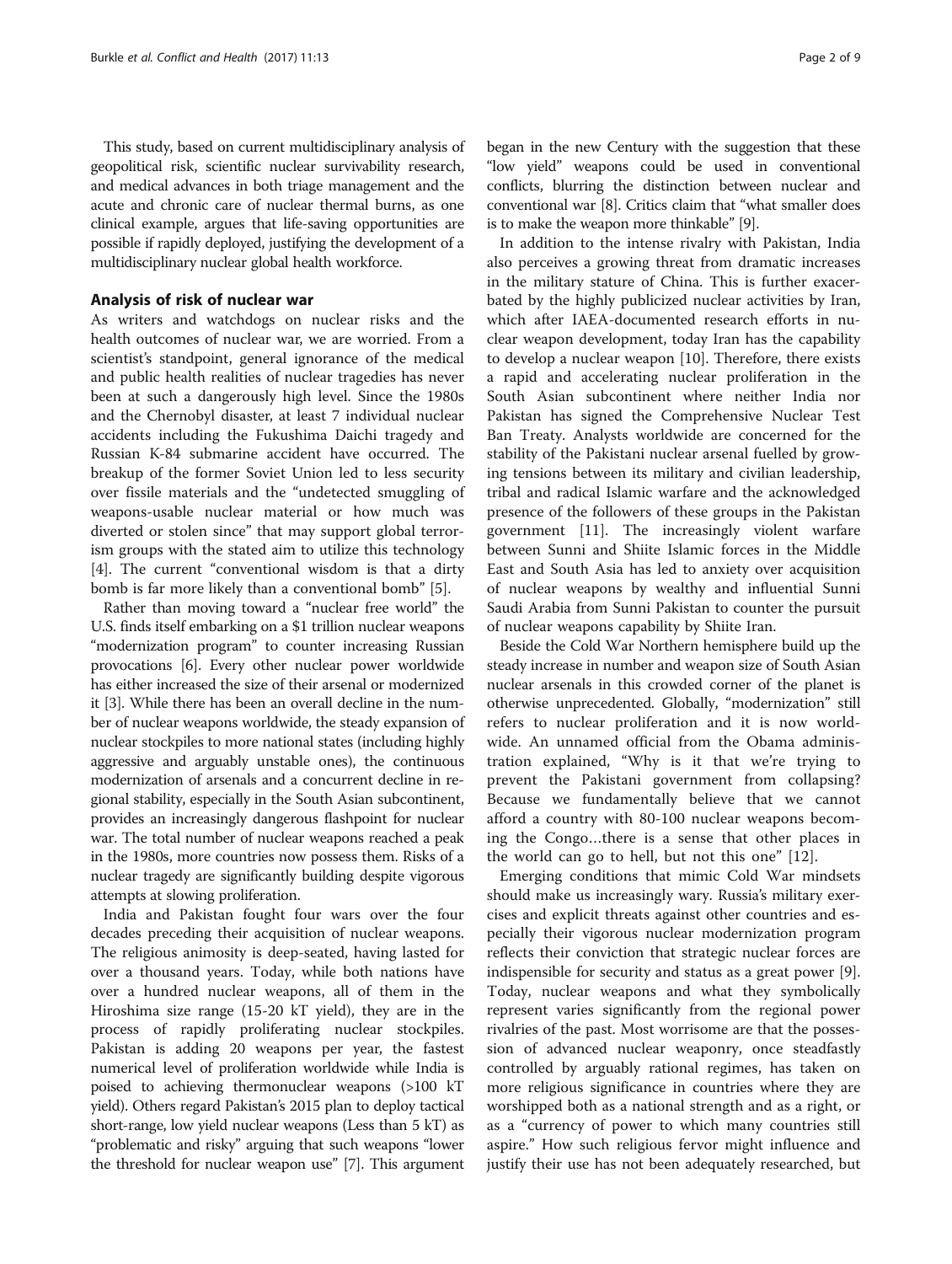should not limit the topic from being integrated into existing deliberations if that risk is to be mitigated [[13\]](#page-8-0).

It is also discouraging that American attitudes regarding nuclear weapons use, the so-called "nuclear taboo", have changed since post-WWII when public opinion supported an aversion to the use of nuclear weapons. Current "instincts of the U.S. public, when facing our worst foes" have shifted with a "sizeable segment of the American public" feeling "an attraction to our most destructive weapons, not an aversion". Previous "commitment to the immunity of civilians from deliberate attack in wartime, even with vast casualties, is shallow" [[14\]](#page-8-0).

# Survivability in nuclear war

Nuclear negotiators rarely mention the dire health outcomes, nor have the tragic health consequences ever been used as an agenda item or an incentive for nuclear non-proliferation negotiations. These actions suggest that denial, as a protective mechanism of most humans, is massive cross-culturally, even among seasoned health care providers when it comes to contemplating the possibility of a nuclear tragedy [[15\]](#page-8-0).

Recent scientific research assists in dispelling the thinking that started in the 1950s that nuclear conflicts would result in very few survivors. Today's research supports that a nuclear war, even a catastrophic duel between Iran and Israel, would result in an extraordinary number of surviving radiation, trauma and thermal burn patients receiving almost no medical care or even pain relief [\[15](#page-8-0)–[18\]](#page-8-0).

One of the most pervasive perceptions left over from the Cold War is the consideration of the inevitability of high mortality and injury rates from nuclear war, in high proportion to the overall targeted population. This was due to the potential for large numbers (perhaps even thousands of weapons) of high yield nuclear devices (hundreds and in many cases thousands of kilotons each) being in a nuclear conflict between the superpowers. Known as Mutual Assured Destruction (MAD), it proved to be a powerful deterrent to the use of nuclear weapons during the decades after the Second World War. However, it also left a remarkably persistent perception that the use of nuclear weapons inevitably resulted in a high proportion of casualties to the population of the area attacked, even to the extent that medical and public health personnel, military planners, political thought leaders and policy makers, and other decision makers continue to operate under this assumption.

Today the U.S. Department of Homeland Security (DHS) has as its most likely scenario for a nuclear weapon detonation in the U.S. as a 10 kT nuclear weapon in an urban area [[18\]](#page-8-0). It is also widely assumed that a single nuclear weapon detonation is the most likely nuclear event to be seen, with several of these

relatively smaller weapons being used in a short period of time as the next most likely event. Put in a strictly quantitative framework, this means that it is incumbent on health and civil services to have sufficient emergency preparedness for a situation in which cumulative kiloton nuclear attack of from 10 to 50 kT occurs. This is strikingly different from the MAD structure of a total 5000,000 kT attack (1000 kT times 5000 weapons, still only a fraction of the total arsenal of our opponents in the Cold War). In this illustrative example, this is a 100,000-fold difference, or 5 orders of magnitude. Clearly, even with some considerable contraction of the breadth of difference, the remarkably disproportional impact of the health care impact in the Cold War and the current time must be acknowledged.

### Illustrative example of nuclear war survivability

Looking closely at the detailed health outcome of a 20 kT detonation in Washington, D.C., better brings into focus the reality of the current threat, as was done in a U.S. Senate Homeland Security Hearing given by coauthor (CD) and at which the current Secretary of Defense was also a speaker [[19](#page-8-0)]. In short, the high lethality and morbidity in the first mile or two around the blast area gives way to a narrow slice of area where actual radiation-induced casualties occur in a plume outside this inner zone, which actually covers only a small part of the city. In the first 750 m (12 psi) virtually all buildings will be destroyed by blast, mass fires are common and prompt radiation doses are fatal except in basements, resulting in very few survivors. Between 750 and 1250 m the peak overpressure decreases from 12 to 5 psi with walls blown out of buildings. Debris will be tens of feet thick in most downtown areas with ten story plus buildings. Roughly half of the population in this relatively limited area will be fatalities, mainly from collapsing buildings, with the other half injured. Most of those surviving will have been exposed to a fatal dose of prompt radiation, though death will occur first due to mass fires or third degree burns. Between 1250 m and 1750 m peak overpressures will fall from 5 psi to near 3 psi, and burn thresholds towards the edge of this zone will drop from third degree to second degree levels. At 1900 m or 3 psi, large numbers of trauma injury would ensue from walls blown out of steel framed buildings, severe residential damage and people caught in the open. By 2000 m burn risk will drop to first degree levels. At up to 3800 m or 1 psi people will be endangered with flying glass and debris from damaged structures and glass will break out to over 6 kms. The very high deposition rates of radioactive particles that occur in the first km from the detonation rapidly drops off in magnitude, along with the resulting radiation-induced casualties, with wind dispersion.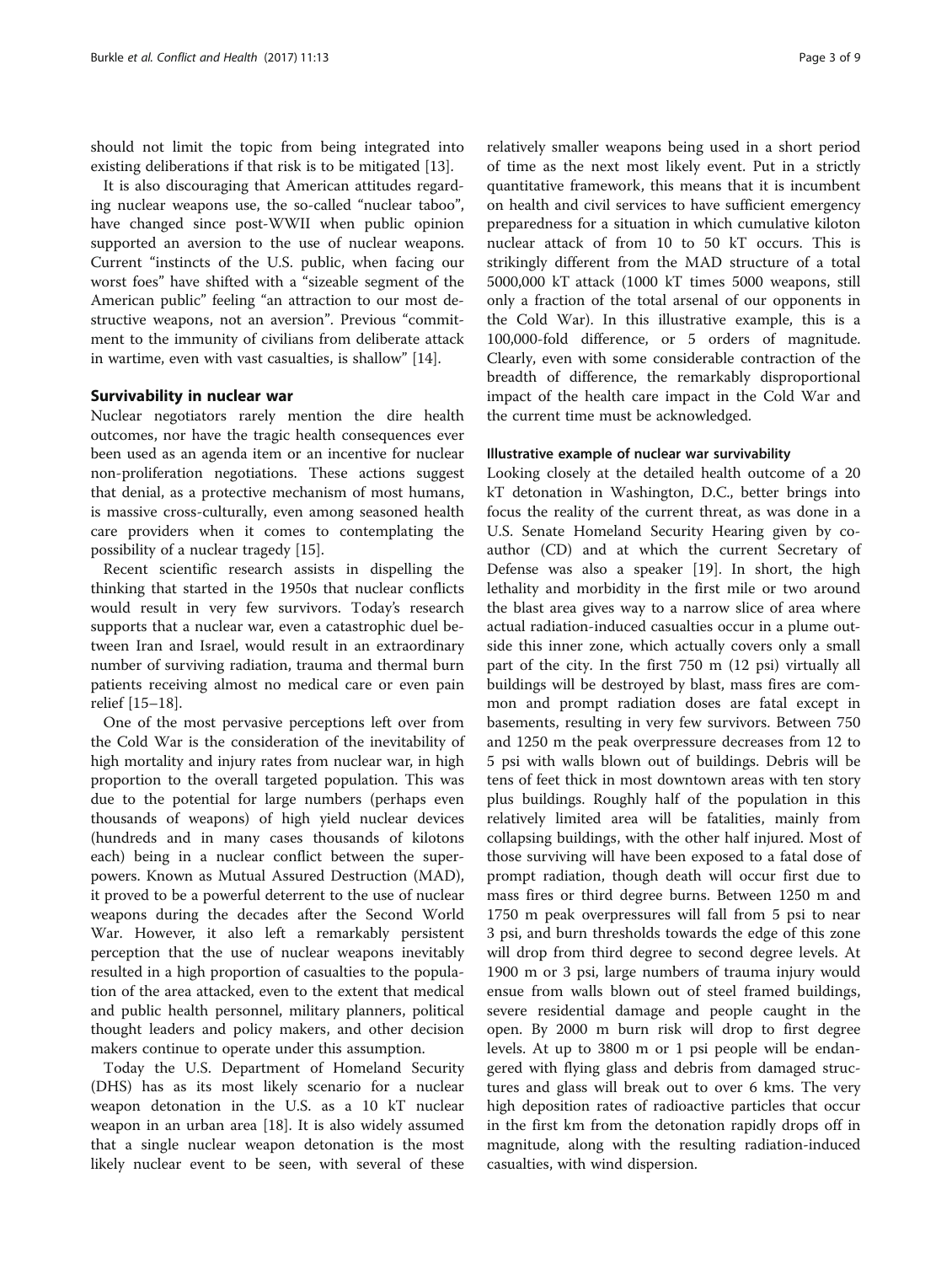This description, however, accounts for only about 1 mile across of an urban area, with the rest of the sprawling urban landscape of U.S. cities as unaffected, with the exception of a relatively narrow plume of casualties induced by sufficient radioactive fallout that can continue to extend out for several miles. However, most people think of these effects extending for 10, 20 or more miles across an urban landscape in all directions. Using a clock-face analogy, the much-feared health effects from the radioactive plume for a 10- or 20-kT detonation with wind coming from the West would roughly approximate only a 2:00 to 4:00 region for several miles, with the rest of the clock-face outside the 1–2 mile radius around Ground Zero as completely unaffected in terms of direct health care consequences due immediately to the nuclear weapon detonation [\[20](#page-8-0)]. There would be extensive indirect and potentially preventable effects due to power grid loss, lack of access to food, water, sanitation, shelter, access to and availability of healthcare and medicines, increased crime, and the health issues related to internally displaced people, especially vulnerable populations [[21\]](#page-8-0).

The healthcare affected population in the Washington 20 kT scenario will entail a daunting task for response, but would actually involve only a fraction of the total population [[22\]](#page-8-0). Nuclear war casualties can in this context be simplified to thermal burn, trauma, radiation casualties and combined injuries. Defining the mortality and surviving populations is inexact, but due to the large difference between the reasonably assumed mortality and the known unaffected areas, the error in these assumptions is not great. All thermal casualties would number about 40,000, with 25,000 of these as the more survivable first degree burns. The combined fallout and blast affected populations (dead and surviving injured) would number about 220,000. However, 50,000 of these are in the fallout zones where mortality is less than 10%. Another 60,000 of the blast casualties are in the 1-2 psi zone and most would be expected to survive. Therefore, in this rough approximation there are 260,000 combined thermal burn, trauma, and radiation affected population. Assuming 70% survival in the first degree burn  $(0.7 \times 25,000 = 17,500)$  [\[17\]](#page-8-0) and 1-2 psi zone trauma patients  $(0.7 \times 60,000 = 42,000)$  and 90% survival in low fallout zones  $(0.9 \times 50,000 = 45,000)$ , means that subtracting these survivors from the total affected population leaves approximately 100,000 deaths. The 70% figure is an estimate of the survival rate for the combined injury of trauma from 1 to 2 psi earthquake survival rate together with the first degree burns. Most of the deaths would be due to the trauma, not the first degree burns, which are expected here to exacerbate the trauma injury severity [\[17](#page-8-0)]. It also leaves over 160,000 surviving injured likely requiring acute and chronic assistance. When one considers that the total metropolitan population of Washington, D.C., is over 6 million, this means that about 4% of the population of metropolitan Washington is likely to be affected by the most likely nuclear device to be used (10-20 kT), with 1.5% mortality and 2.5% injuries requiring assistance.

While a 1.5% mortality in a population is a devastating experience for any society, it is dramatically different from the common expectations one sees from the general population, or even educated medical circles, where MAD conditioning has left the impression of much higher mortality. It is incumbent on responsible medical and public health planners to acknowledge this discrepancy and put into practice (and support financially and with qualified personnel) the appropriate response to deal with what is a much more manageable, though still daunting, mass casualty medical response than previously acknowledged.

# Preparedness for nuclear global health workforce

The ICRC reminds us that for more than four decades during the Cold War preparedness drills were regularly conducted, shelters maintained and anti-nuclear protests took place. Two generations later, with most born after the end of the Cold War, the level of awareness of the risks to humanity are much less, especially in the U.S. but also worldwide [\[23\]](#page-8-0). Any one of a number of increasingly feasible regional conflicts with the growing list of nuclear powers, including increasingly aggressive ones more likely to use the weapons than in the past (India/ Pakistan, Sunni/Shiite, Iran/Israel, Russia/NATO, North Korea) would expose an almost complete lack of preparedness of any of these nations to help the people who survive it. Nuclear tragedies result in the loss of basic command-and-control, mass surgical and trauma casualties suffering blast injuries,  $1<sup>st</sup>$ ,  $2<sup>nd</sup>$  and  $3<sup>rd</sup>$  degree thermal burns, radiation contamination, and multiple lacerations, orthopedic and crush injuries, severe combined effect injuries, and major psychosocial outcomes [[3](#page-7-0)].

In addition to the fact that surviving physicians, nurses and emergency responders would be overwhelmed, most would lack the skills and the tools to treat the unprecedented number of thermal burn and radiation victims. Survivors in primarily "Injury Zones" would in a short time become "Death Zones" making the differences medically between the two zones almost meaningless [[3\]](#page-7-0). This is obviously unacceptable to any observer, and demands a response from rational planners.

A nuclear event will result in an unprecedented mass casualty incident that produces large scale direct mortality and morbidity requiring the rapid deployment of mobile, self-contained, self-sufficient health care facilities and subsequently the more indirect health outcomes resulting from a destroyed essential public health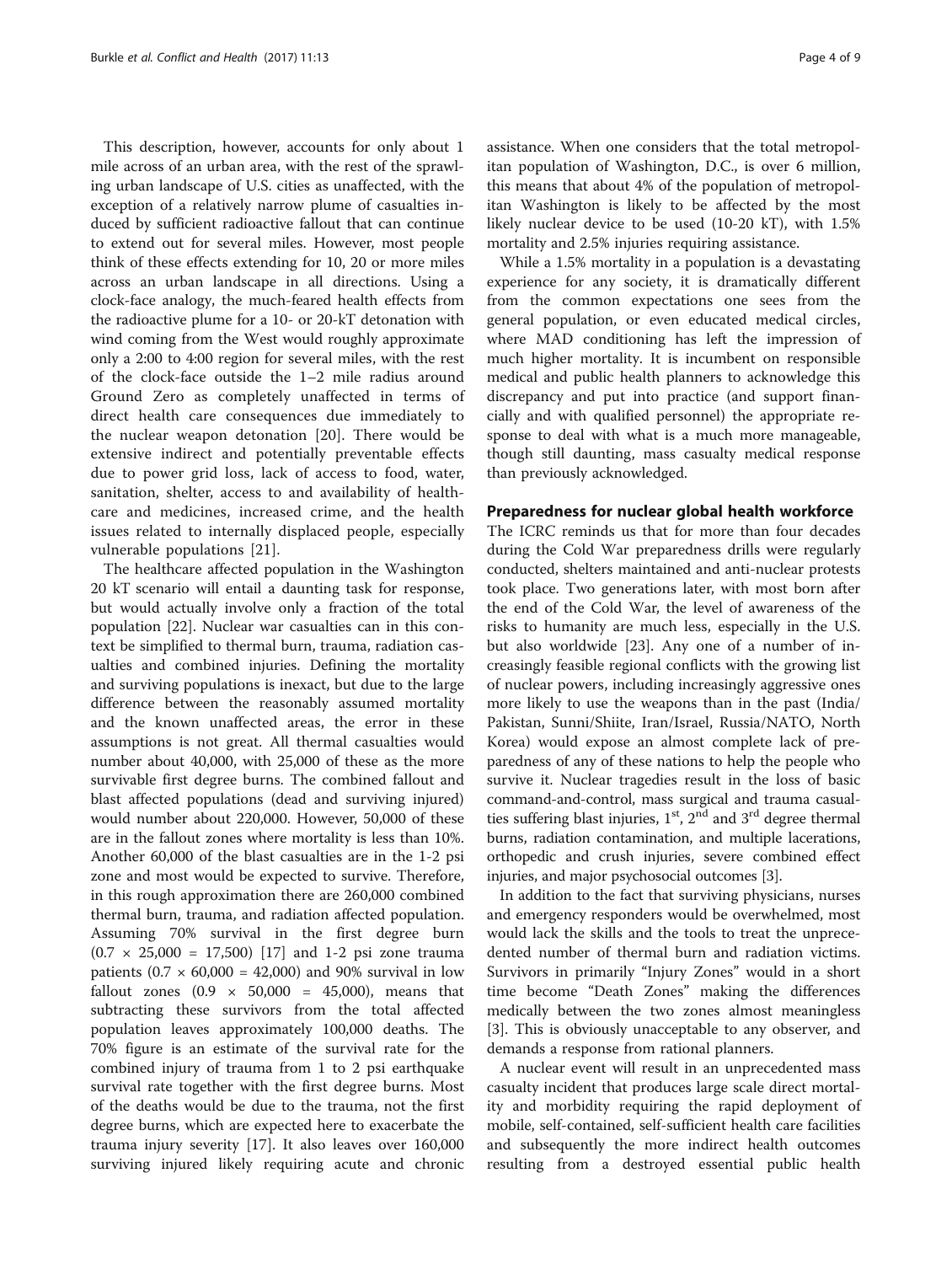infrastructure and the daily protections they afford society [[24\]](#page-8-0). Hauer discusses the increasing likelihood of nuclear terrorism and how ill prepared the U.S. and other nations are to respond, asserting that "in most multicasualty incidents, there are one or two triage points where victims are taken for assessment and routing to treatment. Following a nuclear detonation in a major city with a vast geographical footprint there could be need of 25 to 75 such triage points or more" [[25](#page-8-0)]. Deployed emergency health facilities must have the capacity and capability to bring life-saving care as close to the frontline of the tragedy as is safely possible. In a series of 10 focus group discussions with ED physicians and nurses conducted in the USA in 2008, study participants consistently stated that neither ED 's nor hospital facilities were sufficiently prepared for a terrorist attack involving radioactive materials and expressed a need not only for more information but also strongly disagreed with some of the existing response guidelines [[26](#page-8-0)]. Recommended requirements for centrally coordinated mobile and fixed initial triage and dose-monitoring facilities designed to identify, assess, transfer, decontaminate, and move casualties efficiently to survivor or palliative care facilities include: (1) Nuclear Triage Centers, (2) Nuclear Survival Centers, (3) Nuclear Palliative Care Centers, and (4) Health System Support Centers [\[3](#page-7-0)]. Recognizing the vast numbers of casualties that will occur, operationally all emergency medical teams would become resource scarce or constrained in a short period of time requiring unprecedented logistical resupply system that does not exist today. Existing International Atomic Energy Agency and WHO assets (field-level guidelines, nuclear triage and management plans, worksheets and technical monitoring standards for radiation overexposure) are available, however altered standards of care will be practiced at every level on a daily basis.

# Triage management of thermal burns enabled by a nuclear global health workforce

As an example of the potential impact of a Nuclear Global Health Workforce on constructing an effective medical response, the very difficult subset of nuclear war mass casualty thermal burn response is addressed. Over the decades since atomic bombs struck Hiroshima and Nagasaki one of the most common photographic reminders of these horrific events have been those of chronic keloid disfigurements resulting from thermal burns; reminders of both the suffering and survivability of nuclear war. Surviving medical professionals would be expected to be limited to treating lacerations and fractures, leaving those with severe thermal burns to die slowly of infection. It should be recognized that radiation burns also occur after a nuclear detonation, where a skin burn occurs due to ionizing radiation and not thermal energy, and that the overwhelming majority of these "burn" victims do not survive. In contrast, the thermal burn victims include a large number of surviving patients that can greatly benefit from appropriate medical intervention. Actually this is a fairly common mistake made in nuclear detonation discussions, where radiation and thermal burn statements are made interchangeably. From a triage point of view it is greatly simplified by the fact that the very large radiation dose required to generate a radiation burn insures that the patient will not likely survive, while fairly low exposures to heat energy will create a surviving thermal burn patient. To avoid the confusion which sometimes occurs in "burn" discussions related to a nuclear detonation, in all future burn discussion here, thermal burns are being referred to, and not radiation burns. Jeng and colleagues emphasize that triage decisions need to be made carefully, allowing the focus of limited personnel and equipment on those most likely to survive [[27](#page-8-0)].

With current triage approaches, it is highly unlikely that the very large number of thermal burn victims will receive any meaningful medical treatment suggesting that a lower-tech approach could save many lives and involve training armies of non-specialists in surgical debridement and the administration of burn medicines [[3\]](#page-7-0). Burn treatment as a high-tech endeavour would only be pursued in well-equipped hospital units where each patient gets constant attention from several specialists [[3\]](#page-7-0).

Yet, society recognizes legal, ethical and moral expectations and obligations that during crises triage plans exist to treat as many victims as possible who have an opportunity for survival. When triage is performed in accordance with accepted medical practice, triage is both sanctioned and recognized by law in most countries. Because unrealistic triage results in unacceptable deaths rates among those who should survive, triage plans must be well thought out and designed. In fact, medical providers are held legally accountable for the triage process where there is rule of law, but the process itself cannot ensure either treatment or survival [\[28\]](#page-8-0). In 1986, Leaning described in detail the unique challenges health care providers face in the triage and treatment of casualties from nuclear war. She stressed that "reference to precedent may admit sources of serious error, since in terms of scale of effects, this disaster would depart fundamentally from anything the world has yet experienced" further observing that whereas radiation injury must receive substantial attention, a synergism exists between burn and blast and the triage category of "expectant" may extend over a wide range of injury, including many who might in other, less-stressed circumstances be assigned greater chances of survival" [\[29](#page-8-0)]. Kumar and Jagetia contend that it will be very difficult to save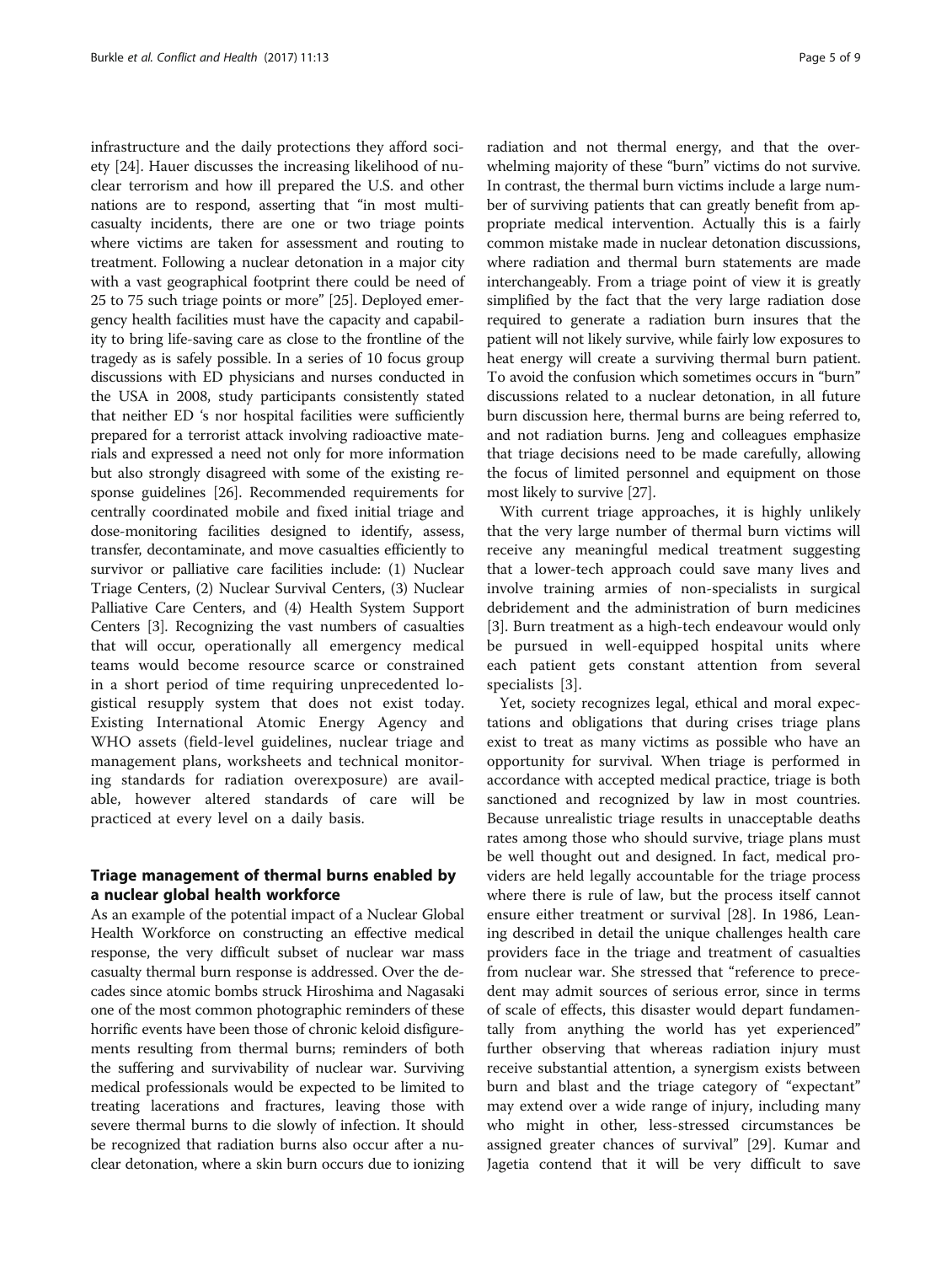victims with a TBSA of more than 30% and exposure of more than 4Gy of ionising radiation. Most available medical resources should be diverted to treating less severe and moderate combined injuries [\[30\]](#page-8-0).

Coleman and colleagues provide realistic and thoughtful accounts of the current capacity, capability and future requirements necessary to sort, assess, treat, triage, monitor, recover and rehabilitate casualties and the public health protections after a nuclear attack [\[31](#page-8-0)–[33](#page-8-0)]. They emphasize the criticality of triage in resource poor settings involving extensive preplanning, stating in 2016 that "an understanding of the requirements for biodosimetry, triage and treatment decisions, and massive public health and medical response informs and modifies the over-all large-scale operational response" [\[31\]](#page-8-0). While it is unfortunate that in most of the existing healthcare communities these skill sets needed in nuclear war medical response are simply lacking, it is entirely feasible that they could be gained by the appropriate training protocols and especially in the kind of international cooperative venues such as mass casualty exercises which require extensive planning and preliminary training. Therefore, in order to address these demanding resource needs it would be of high utility to mobilize the existing civilian and military healthcare personnel in not only the immediate affected nation but also in cooperating additional nations in a coordinated manner. A critical feature toward this end would be to incorporate retired healthcare personnel and the mature voluntary aid societies in well organized training paradigms and especially mass casualty management exercises with the existing healthcare sector. This would enable the twin needs of greatly expanding the number of qualified healthcare participants that are needed, and adding the critical missing training skill sets such as dosimetry and mass casualty triage and treatment to this expanded population. As it is established that a single nuclear event will exceed the capacity of any single nation to respond, this also enables the bringing together of the necessary volume as well as appropriate quality of healthcare resources in a viable organized fashion. We suggest that to effectively operationalize such an endeavor requires the necessity of a nuclear global health workforce organized, trained and supervised by the larger global network of governmental and non-governmental resources.

# Advances in thermal burn management to incorporate into a nuclear global health workforce

The management of burns has improved dramatically over the last 50 years, to the extent that in a fully resourced modern burns centre in a high income country burns of up to 80% TBSA can regularly survive. The developments that have led to these improvements have been stepwise and summative, but include early fluid resuscitation, early excision and grafting, management of sepsis, management of inhalation injury, nutritional support, use of cadaveric allograft and artificial dermal templates. In addition the creation of well trained dedicated multidisciplinary burn teams and advances in rehabilitation, scar management and psychosocial support has meant that not only has survival improved, but also quality of life post burn injury.

However, it is highly unlikely given the current circumstances that these gold standard modern burn management practices would be available after a nuclear disaster. In addition there are already enormous discrepancies between what is available in a high income versus resource poor country. Access to burn services and outcomes from burn injury in most of the world is poor with lack of trained staff, negligible pre hospital care, transport difficulties and insufficient materials – in other words not dissimilar to the situation after a nuclear incident.

The response to a medically overwhelming number of burn casualties after release of a nuclear device cannot therefore be limited to existing burns services which if not destroyed in the initial explosion would be totally overwhelmed within minutes. Therefore there is need for a complete paradigm shift in thinking and preparedness preparation. As noted previously, the most likely nuclear weapons to be used in the near future are the relatively smaller (Hiroshima/Nagasaki-sized) devices, which not only produce much fewer casualties than thermonuclear devices, but also a much smaller proportion of thermal burns as part of the total injuries of these larger nuclear devices.

Triage is clearly critical and has to be realistic, based on survivability and available resources (Table [1](#page-6-0)). The most impactful approach is likely to be simple, early management of the large number of relatively superficial flash burns, up to 30% TBSA and associated with minimal or no contamination or other injuries (unless very minor). Taking the example of a 20 Kt explosion in a city such as Washington, DC, the predicted number of people (of all ages) with superficial burns would be 25,000 – most likely dazed, confused, psychologically disturbed and in an environment where almost all of the infrastructure has been destroyed. Clearly these numbers are way beyond what can be managed by a single emergency medical team, but this cohort of patients are potentially amenable to either 'self treatment' or 'buddy treatment' and therefore one of the roles of the EMT would be to rapidly distribute essential treatment packages along with very simple instructions. In this scenario early oral resuscitation is likely to be more practical and achievable than intravenous resuscitation, although if there has been radiation exposure vomiting may be a problem [[27, 34](#page-8-0)]. Analgesia should be available and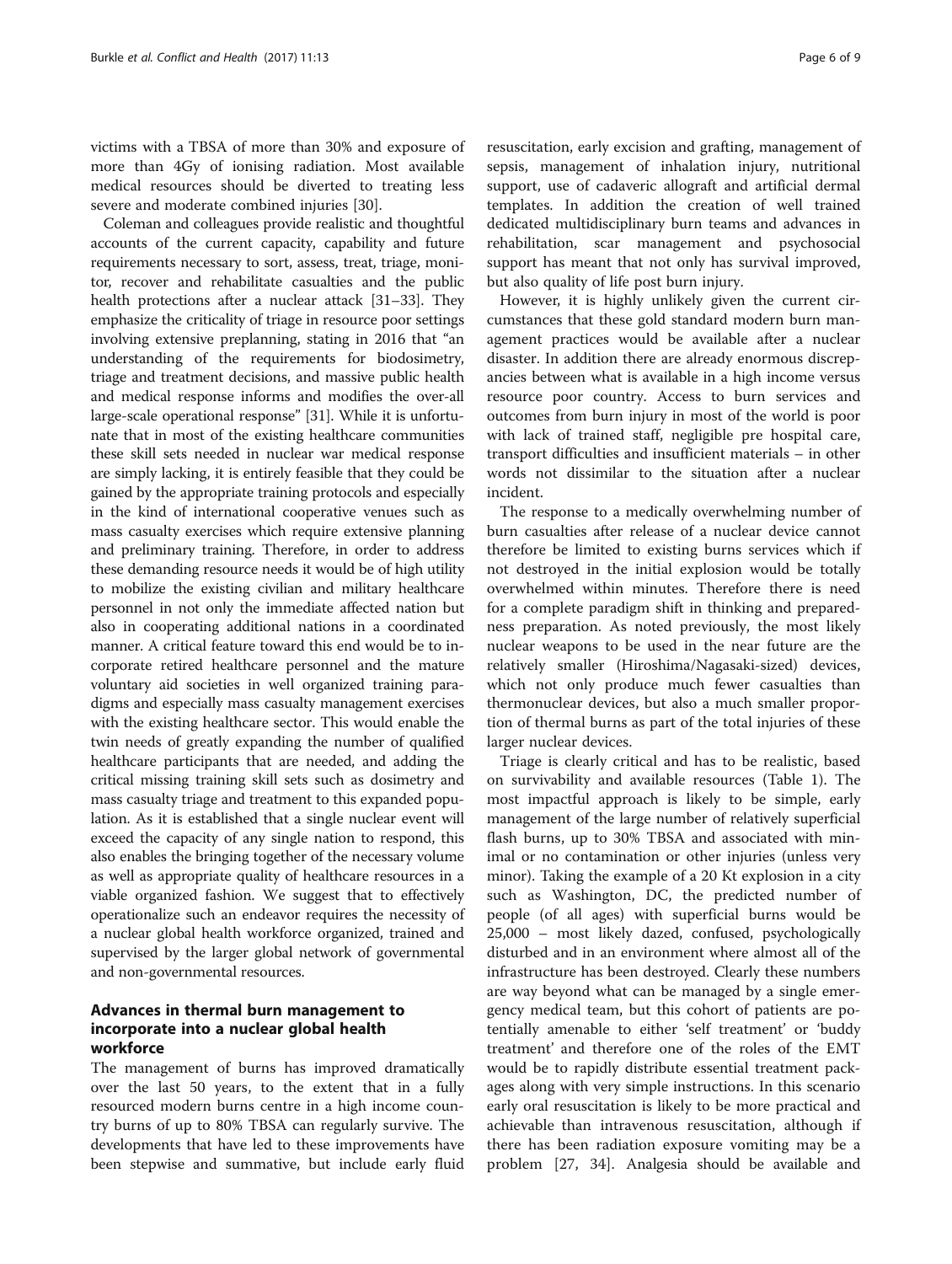| Patient Category                                                    | Immediate Management                                                                                                                         | Where                                                              | Role of EMT                                                                                                                                                                                                  |
|---------------------------------------------------------------------|----------------------------------------------------------------------------------------------------------------------------------------------|--------------------------------------------------------------------|--------------------------------------------------------------------------------------------------------------------------------------------------------------------------------------------------------------|
| Superficial burns up<br>to 30% TBSA                                 | Oral resuscitation if over 15%,<br>analgesia, dressings,<br>availability of antibiotics                                                      | Ambulatory                                                         | Distribution and instruction in use of<br>'individual emergency burn pack'                                                                                                                                   |
| Superficial burns over<br>30% TBSA and deep<br>burns up to 40% TBSA | Oral resuscitation if over 15%,<br>analgesia, dressings,<br>availability of antibiotics PLUS<br>early excision and grafting of<br>deep burns | Field Hospital                                                     | Manage resuscitation, clean and dress<br>wounds, early excision and grafting.<br>Rapid training of temporary burn care<br>teams to assist with dressings, positioning,<br>mobilising, hygiene, feeding, etc. |
| Deep burns over 40%<br><b>TRSA</b>                                  | IV fluid resuscitation.<br>analgesia dressings and<br>transfer if possible                                                                   | Transfer out of area to<br>functioning specialist<br>burns service | Confirm triage to ensure appropriate use of<br>very limited transport and specialist services                                                                                                                |

<span id="page-6-0"></span>Table 1 Potential roles of EMT in aftermath of thermonuclear event

TBSA total body surface area

instructions given on cleaning wounds and applying an antimicrobial ointment with closed dressings. There are numerous modern silver impregnated dressings that are more suitable for superficial partial thickness injuries that once applied can be left for 5–7 days which may well be more appropriate but are significantly more costly. Part of preparedness development would be identifying the exact contents of such 'individual emergency burn packs'. The other large group of potentially survivable burns would be those with either larger surface area superficial burns or deeper burns most likely up to a maximum of 40% TBSA. In a low resource environment deep burns beyond this rarely survive even in a moderately well equipped and staffed burns services. The second role of a burn specific EMT would then be to deal with these patients. It is feasible within a field hospital setting to undertake excision and grafting of these patients, and early excision would be preferable as this not only improves outcomes and mortality in general, but also reduces infective complications [[35](#page-8-0)]. There have also been advances in human fibroblastderived temporary skin substitutes, with potential applications in mass casualty burn treatment as has been demonstrated after fire-fighter thermal burn treatment [\[36, 37](#page-8-0)]. The use of these skin substitutes might have feasibility in the treatment of the potentially large number of burn victims in a nuclear scenario, as their use may feasibly delay the inflammatory response in treated patients long enough to enable the mass casualty transport and triage delays until more conventional and effective burn treatments can occur. If there has been concomitant low level irradiation then the impact on the immune system will be delayed by 4–6 days, so ideally patients should be excised and grafted before this stage. With the potential of several thousand patients requiring early excision and grafting, it is clear that multiple EMT's would be needed to perform this; however, appropriate triage and rapid simple surgery could potentially save a significant number of these patients. Combined thermal and irradiation injuries have a worse prognosis, whilst pure radiation burns are not like thermal burns in that the radiation kills the basal layer of

dividing cells and therefore desquamation is not seen for several days and this type of injury usually result in superficial burns only [[38](#page-8-0)].

In the event of only a fraction of the thermally injured surviving (say 10%) this would still equate to between 2500 and 4000 patients in the scenario described above. These patients will then need ongoing care and rehabilitation. Burns that have healed within 2 weeks are unlikely to need ongoing management beyond application of simple moisturisers and advice on skin care and protection. However, deeper burns and those taking longer than 2 weeks will need early rehabilitation, ideally starting with appropriate positioning and/or splinting, mobilisation and nutritional support. Again, it is clear that in the acute stages access to standard nursing and therapy care will not be possible and therefore alternative approaches will be required. EMT's with appropriate training could create 'temporary burn care teams' from surviving casualties (and indeed patients with only minor burns) and provide simple instructions and demonstrations of key points with respect to nursing care and acute rehabilitation (focussing on preventing problems further down the line).

Current burn mass casualty plans that have been developed do not consider the same level of magnitude of casualties that would be the inevitable result of a nuclear attack. Post 9/11 'bypass' strategies have been replaced with the concept of 'absorption' strategies and developing surge capacity. However, these still focus on 'traditional' concepts such as moving patients with serious burn injuries to a burns centre and keeping those less severe in outlying hospitals until beds become available in a burns center [\[39\]](#page-8-0).

In the USA there are only 128 burn centers (with a total burn-bed capacity of 1835) and only 43 burn centers are verified by the American Burn Association and the American College of Surgeons through a rigorous review program designed to determine if the burn center's resources are sufficient to provide optimal care for burn patients [\[19](#page-8-0)]. In the 20 kT example given above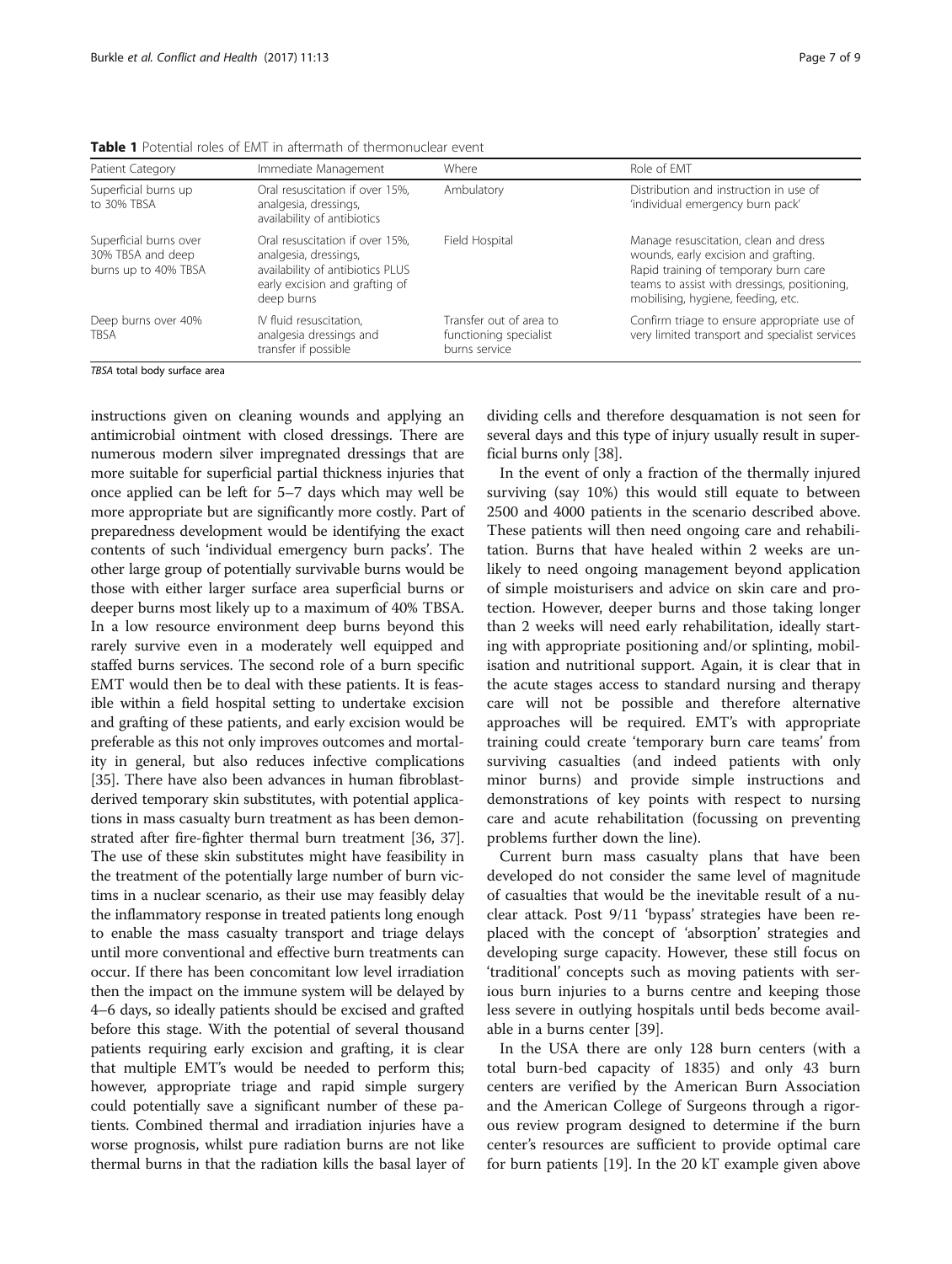<span id="page-7-0"></span>there would be a possible 15,000 patients with burns deeper than superficial and thus potentially requiring surgery and if even 10% of these survived, it would still overwhelm the existing burn services, thus a very different model of managing these cases to maximise potential survival must be seriously considered.

It is in the survivability consideration of the relatively smaller nuclear weapons mentioned earlier that a curious and unexpected incentive emerges for vigorously enacting a nuclear response training and exercise paradigm for mass casualty thermal burn and other protocols. As nuclear detonation events become more likely, it is ironically fortunate that it is single or small numbers of the smaller, Hiroshima-sized weapons that are reasonably expected to occur at least in the initial nuclear events over the next decade or so. The number of burn patients generated by these scenarios, while still catastrophic, will enable a credible response by a properly prepared global health workforce. An encouraging example toward this end is the WHO EMT initiative, which operates on a regional basis through WHO regional organizations, and enables the mobilization of other resources outside that region, as would certainly be necessary in a nuclear event. As these resources are trained globally in a common network of terminology and procedure, they have a common basis for cooperation and combination of forces in a mass casualty crisis such as a nuclear event. This approach should therefore be able to significantly help enable the medical and public health community to lead their respective communities into this future, and make it much less daunting than is currently perceived. Therefore, creating a nuclear global health workforce would be a critical first step in help regional healthcare response entities in developing realistic new strategies to deal with the inevitable aftermath of a catastrophic casualty scenario after a thermonuclear event [3].

# Conclusions

The risk of a nuclear event, either by accident or war, has increased. This comes as evidence of increased survivability from the most likely initial nuclear weapon events has emerged. Multidisciplinary prevention, preparedness and response, however, remain a major deficit. Using the example of triage and management of one of the more dreadful of its consequences, thermal burns, the authors strongly recommend the development of a WHO sponsored nuclear global health workforce.

### Acknowledgements

Esther May Sarino, MLIS, Clinical Reference Librarian, Brickell Medical Sciences Library, Eastern Virginia Medical School, Norfolk, VA, USA.

#### Funding

This research was supported by the University of Georgia Institute for Disaster Management FY17 account 1031RX792950.

#### Availability of data and materials

Not applicable.

#### Authors' contributions

Study contribution and design: FMB, CD, JEG, TP; Availability of data and material: FMB, CD, JEG, TP; Analysis and interpretation of data: FMB, CD, JEG, TP; Drafting of manuscript: FMB, CD, TP; Critical revision: FMB; CD. All authors read and approved the final manuscript.

### Competing interests

The authors declare that they have no competing interests.

### Consent for publication

Not applicable.

#### Ethics approval and consent to participate

Not applicable.

#### Publisher's Note

Springer Nature remains neutral with regard to jurisdictional claims in published maps and institutional affiliations.

#### Author details

<sup>1</sup> Harvard Humanitarian Initiative, Harvard University, Cambridge, MA, USA <sup>2</sup>Woodrow Wilson International Center for Scholars, Washington, DC, USA <sup>3</sup>Global Burn Injury Policy & Research, College of Human & Health Sciences, Consultant Burns Surgeon, Welsh Center for Burns & Plastic Surgery, Morriston Hospital, Swansea University, Swansea, Wales, UK. <sup>4</sup> Disaster Medicine Rehabilitation, Norfolk, VA, USA. <sup>5</sup>Institute for Disaster Management, Department of Health Policy and Management, College of Public Health, University of Georgia, Athens, GA, USA. <sup>6</sup>Emergency Medicine, Department of Emergency Medicine, Medical College of Georgia, Georgia Regents University, Augusta, USA. <sup>7</sup> Harvard Humanitarian Initiative, c/o 452 lana Street, Kailua, HI 96734, USA.

# Received: 5 March 2017 Accepted: 2 June 2017 Published online: 01 August 2017

#### References

- 1. Merianos A, Peires M. International health Regulations. Lancet. 2005;366: 1249–51.
- 2. Burkle FM Jr. Global Health security demands a strong international health Regulations Treaty and leadership from a highly resourced World Health Organization. Disaster Med Public Health Prep. 2015;9(5):568–80.
- 3. Burkle FM, Dallas CE. Developing a nuclear Global Health workforce amid the increasing threat of a nuclear crisis. Disaster Med Public Health Prep. 2016;10(1):129–44.
- 4. Bass F. Moscow's struggle to protect nuclear material Al Jazeera. 2014. [http://www.aljazeera.com/indepth/features/2014/02/moscow-struggle](http://www.aljazeera.com/indepth/features/2014/02/moscow-struggle-protect-nuclear-material-201421710591960385.html)[protect-nuclear-material-201421710591960385.html.](http://www.aljazeera.com/indepth/features/2014/02/moscow-struggle-protect-nuclear-material-201421710591960385.html) Accessed 17 Dec 2016.
- 5. Stoutland P. Nuclear Threat Initiative. Joint statement of the nuclear threat initiative and Luxumborg forum on preventing nuclear catastrophe. 2016. Available at: [http://www.nti.org/newsroom/news/joint-statement-nti-and](http://www.nti.org/newsroom/news/joint-statement-nti-and-luxembourg-forum-preventing-nuclear-catastrophe/)[luxembourg-forum-preventing-nuclear-catastrophe/](http://www.nti.org/newsroom/news/joint-statement-nti-and-luxembourg-forum-preventing-nuclear-catastrophe/).
- 6. Emmons A. Obama's Russian rationale for \$1 trillion nuke plan signals new arms race. Intercept. 2016. Available at: [https://theintercept.com/2016/02/](https://theintercept.com/2016/02/23/obamas-new-rationale-for-1-trillion-nuclear-program-augurs-a-new-arms-race-with-russia/) [23/obamas-new-rationale-for-1-trillion-nuclear-program-augurs-a-new-arms](https://theintercept.com/2016/02/23/obamas-new-rationale-for-1-trillion-nuclear-program-augurs-a-new-arms-race-with-russia/)[race-with-russia/](https://theintercept.com/2016/02/23/obamas-new-rationale-for-1-trillion-nuclear-program-augurs-a-new-arms-race-with-russia/). Accessed 1 June 2016.
- 7. Panda A. Pakistan clarifies conditions for tactical nuclear weapon use against India. Diplomat. 2015. Available at: [http://thediplomat.com/2015/10/](http://thediplomat.com/2015/10/pakistan-clarifies-conditions-for-tactical-nuclear-weapon-use-against-india/) [pakistan-clarifies-conditions-for-tactical-nuclear-weapon-use-against-india/;](http://thediplomat.com/2015/10/pakistan-clarifies-conditions-for-tactical-nuclear-weapon-use-against-india/) Accessed 16 Oct 2016.
- 8. Nelson RW. Low-yield earth-penetrating nuclear weapons. FAS Public Interest report. J Fed Am Sci. 2001;54(1). Available at: [http://fas.org/faspir/](http://fas.org/faspir/2001/v54n1/weapons.htm) [2001/v54n1/weapons.htm](http://fas.org/faspir/2001/v54n1/weapons.htm). Accessed 16 Oct 2016.
- 9. Broad WJ, Sanger DL. As U.S. modernizes nuclear weapons, 'smaller' leaves some uneasy. Science. 2016. Available at: [http://www.nytimes.com/2016/01/](http://www.nytimes.com/2016/01/12/science/as-us-modernizes-nuclear-weapons-smaller-leaves-some-uneasy.html?_r=0) [12/science/as-us-modernizes-nuclear-weapons-smaller-leaves-some-uneasy.](http://www.nytimes.com/2016/01/12/science/as-us-modernizes-nuclear-weapons-smaller-leaves-some-uneasy.html?_r=0) [html?\\_r=0.](http://www.nytimes.com/2016/01/12/science/as-us-modernizes-nuclear-weapons-smaller-leaves-some-uneasy.html?_r=0) Accessed 16 Oct 2016.
- 10. Dalton R. The Iran nuclear negotiations: one year on. Asian Affairs. 47(3):351–65.